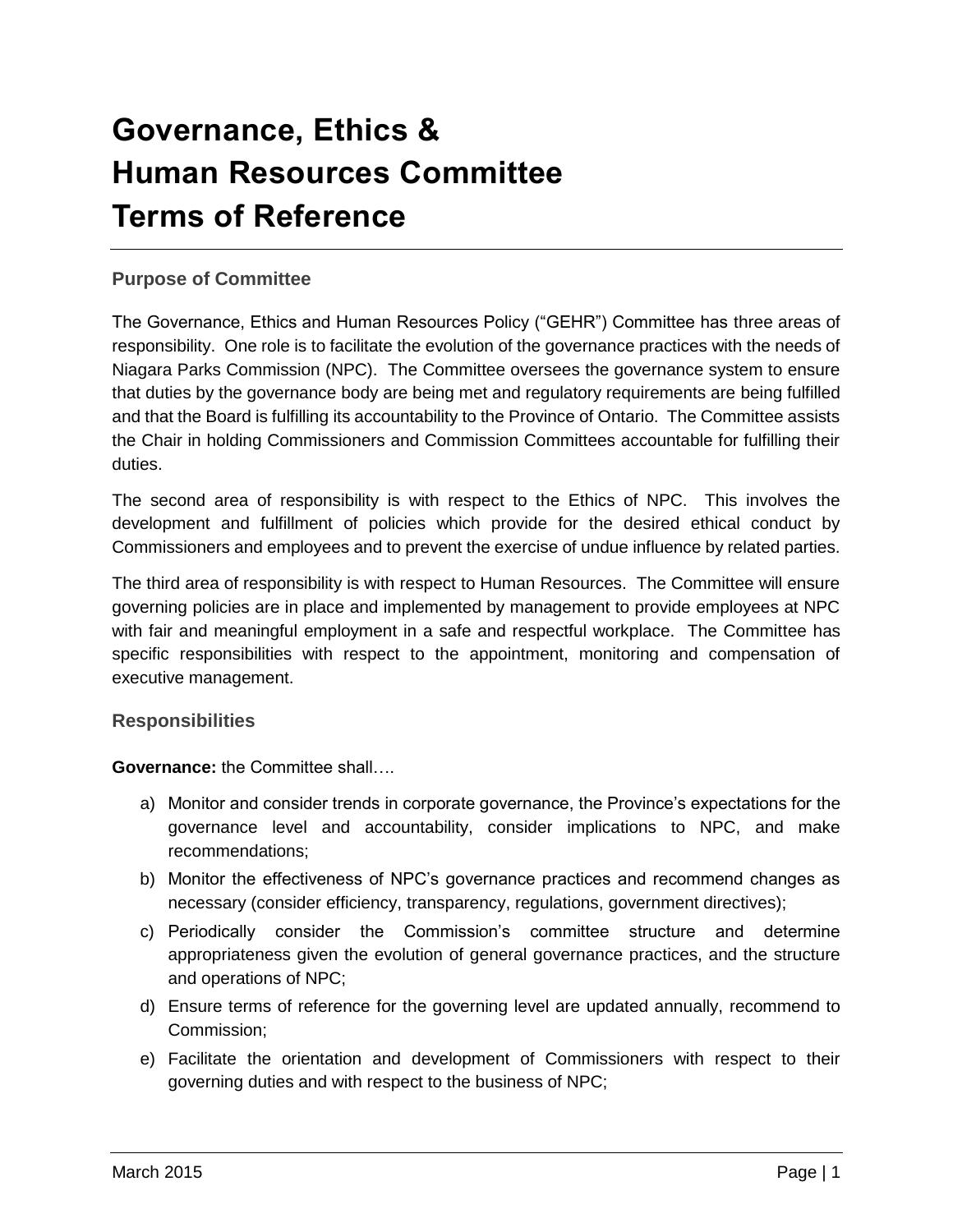- f) Develop, recommend and periodically review the policies for Commissioner education and allowable expenses;
- g) Ensure development and maintenance of a Commissioner's orientation manual and update annually;
- h) Monitor Committees on the fulfillment of their mandates through facilitating Committee self-assessments; develop recommendations to address gaps;
- i) Develop, recommend and implement a periodic Commission assessment that includes: individual Commissioner assessment, assessment of the Commission as a whole; and develop an action plan to address items where performance is less than satisfactory;
- j) Oversee the governance policy framework provided by ensuring that Committees develop, review and update assigned policies; and,
- k) Provide for governance accountability reporting to stakeholders.

#### **Ethical Conduct:** the Committee shall….

- a) Periodically review, consider for revision, and recommend for Commission approval NPC's Code of Conduct for Commissioners, Executive and Employees (ensuring that this includes the involvement of employees in the update);
- b) Review the certification of adherence to the code of conduct by Commissioners and employees;
- c) Recommend and oversee a process for the confidential, anonymous reporting of concerns regarding questionable practices by Commissioners and employees within the scope of the code of conduct; including a process to protect those who report questionable practices in good faith;
- d) Review report on nature of breaches of code of conduct by the General Manager and Commissioners as reported by Management, fellow Commissioners, employees, or outside parties, and consider changes to policy or processes as may be appropriate;
- e) Receive, review report of breaches by management and employees and review the handling of such breaches by the General Manager and implications/changes to policy and processes; and,
- f) Receive, review report on handling of requests and responses under Freedom of Information.

**Employees:** the Committee shall….

- a) Develop, monitor, and annually review/update for Commission approval a governing policy on employment principles and compensation philosophy, to effect fair and meaningful employment and a safe and respectful workplace for employees;
- b) Receive and review reports from management and make enquiry to gain assurance of NPC's adherence to employment practices that meet the statutory and regulatory requirements of employment standards, human rights and other applicable legislation;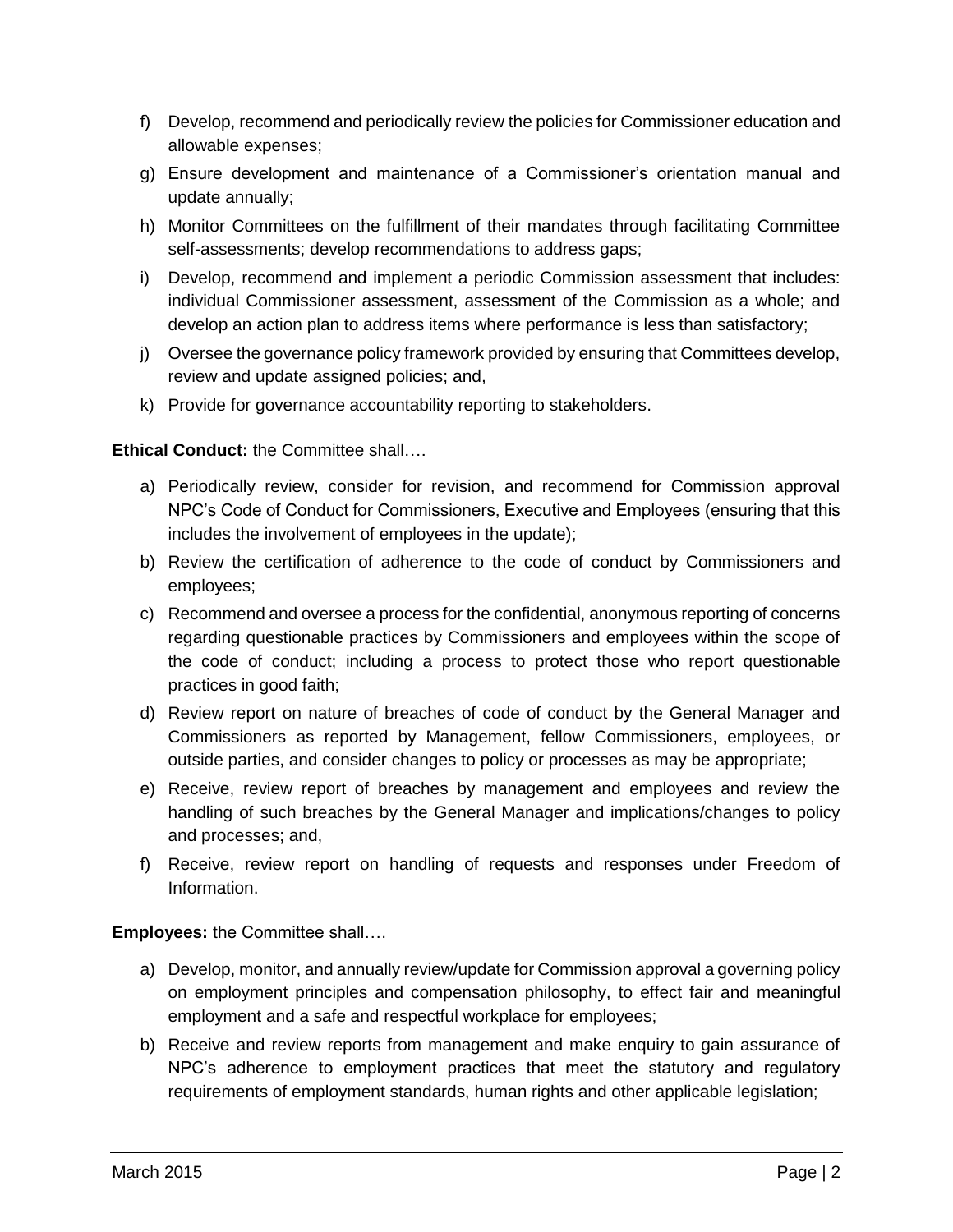- c) Receive and review reports from management regarding the review of hiring practices providing the assurance of fair recruitment and screening processes to support NPC as a fair employer;
- d) Receive and review reports from management providing assurance that positions that require a professional designation are documented on file and those people in the positions are keeping up with the requirements of the designation;
- e) Receive and review reports from management on how employee satisfaction is measured; and review employee satisfaction results and management's action plans to address performance gaps;
- f) Receive and review reports from management regarding obligations with respect to providing compensation, employee benefits and compliance with the terms of such benefit plans;
- g) Receive and review reports from management on negotiating principles and monitor progress on collective bargaining; and,
- h) Recommend, monitor, and periodically review the principles for long-term retirement benefits plans provided to employees, their affordability, and governance over such plans (Ontario Public Service).

## **Executive Management:** the Committee shall….

- a) Review, with the General Manager (GM), his/her appointments to executive management positions (direct reports) prior to them being made recognizing authority to appoint persons is that of the GM;
- b) Understand and consider for approval, the compensation plans, including bonuses and benefits, for the executive staff and the key components relating to any incentive plans (for clarity this involves the salary and bonus ranges for positions but not the absolute amount per individual);
- c) Understand any proposed contracts for new executive staff and amendments to contracts for existing executive staff; this includes understanding the retirement and severance arrangements of direct reports to the GM;
- d) Review and discuss organizational structure changes, prior to implementation; and,
- e) Discuss annually with the GM plans to develop and provide for orderly succession of direct reports.

## **General Manager (GM):** the Committee shall….

a) In consultation with the Commission Chair and the GM, annually develop the objectives for assessing the GM's individual performance, and recommend to the Commission for approval. The objectives are to be consistent with NPC's strategic plan and business plan and align with NPC's mission and values. Further, the GM's evaluation elements must align with the financial and non-financial objectives of NPC and include both annual and long term performance measures;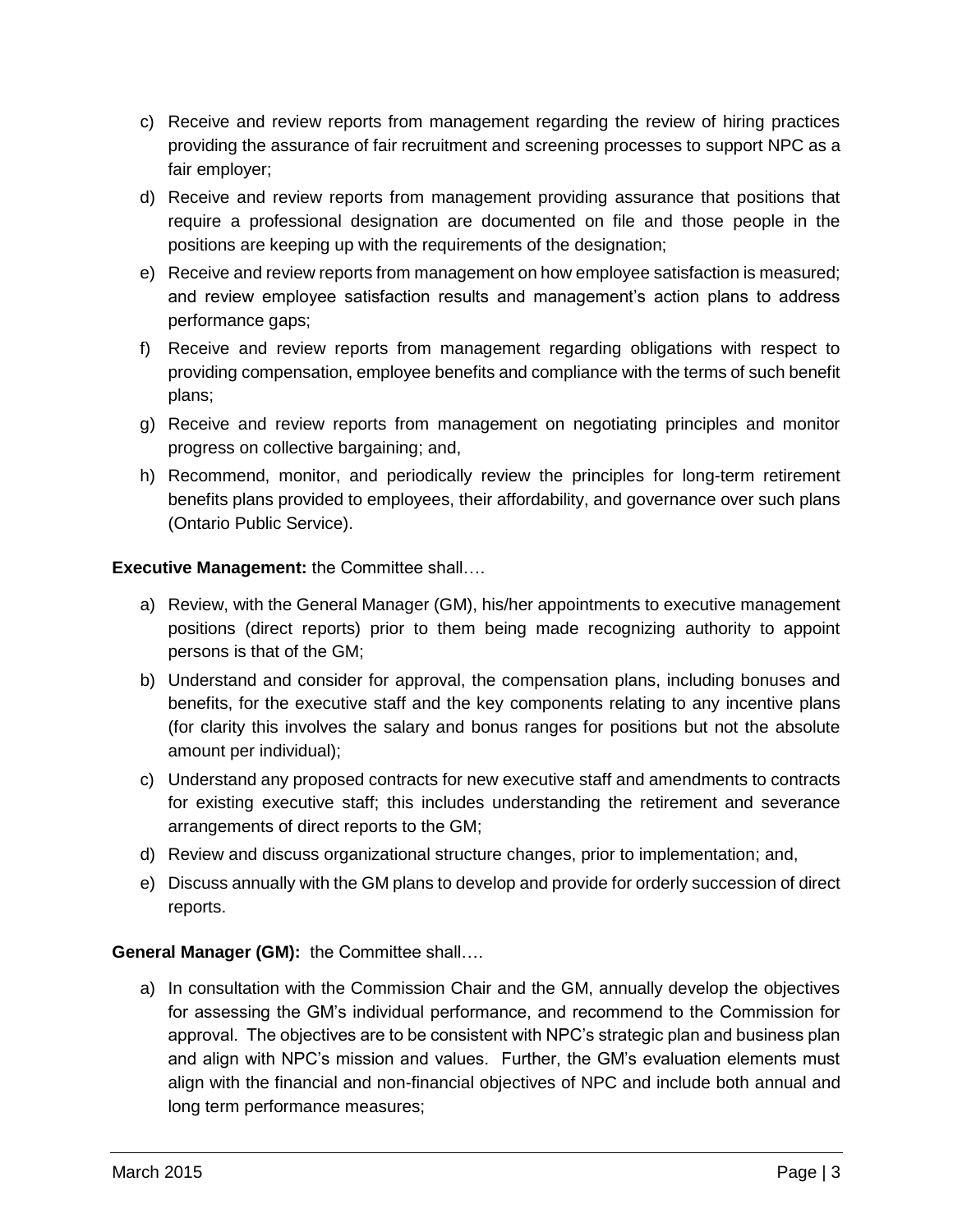- b) Develop and recommend to the Commission an annual evaluation process for the GM; with the process to include input by Commissioners and a self-evaluation. Periodically the process is to include input from the GM's direct reports. The evaluation is to include performance metrics for employee engagement, stakeholder engagement, operational efficiency and financial performance;
- c) Review the total compensation package for the GM for its appropriateness in relation to the organizational needs, sector comparables and affordability and that it reinforces performance that is aligned to NPC's mission and values; this requires that a formal analysis be conducted every three years using qualified independent resources (compensation consultant), with these resources reporting directly to the GEHR Committee;
- d) Recommend the GM's salary and benefits (including any bonus structure with short and long-term incentives) to the Commission for approval;
- e) Provide support to the Commission Chair in delivering the performance review to the GM relative to the objectives set by the Commission, results of feedback gathered during the performance process, and the overall performance results of the GM;
- f) Review and recommend to the Commission the terms and conditions of any employment contract relating to the GM;
- g) Maintain the GM position description containing responsibilities, qualifications and competencies as part of the maintenance of the recruitment process that will be followed at the time when the GM position needs to be filled; and,
- h) Develop and recommend succession plans for the GM.

# **Committee Size and Quorum**

The GEHR Committee will consist of at least three (3) Commissioners, one of whom will be the Chair of the Commission. Quorum requires the participation of no less than three (3) committee members.

## **Committee Membership and Qualification**

Members of the Committee are appointed annually from and by the Commission. To ensure continuity there must be at least one returning committee member.

Members of the Committee should possess an advanced understanding of practices that enable good governance. Also, some members should possess human resources or executive experience.

## **Term of Office**

Each Committee member is appointed for a one year term. Committee members are eligible for re-appointment by the Commission at the end of their term but to a limit of three consecutive years of serving on the Committee unless an incumbent Committee member has been appointed as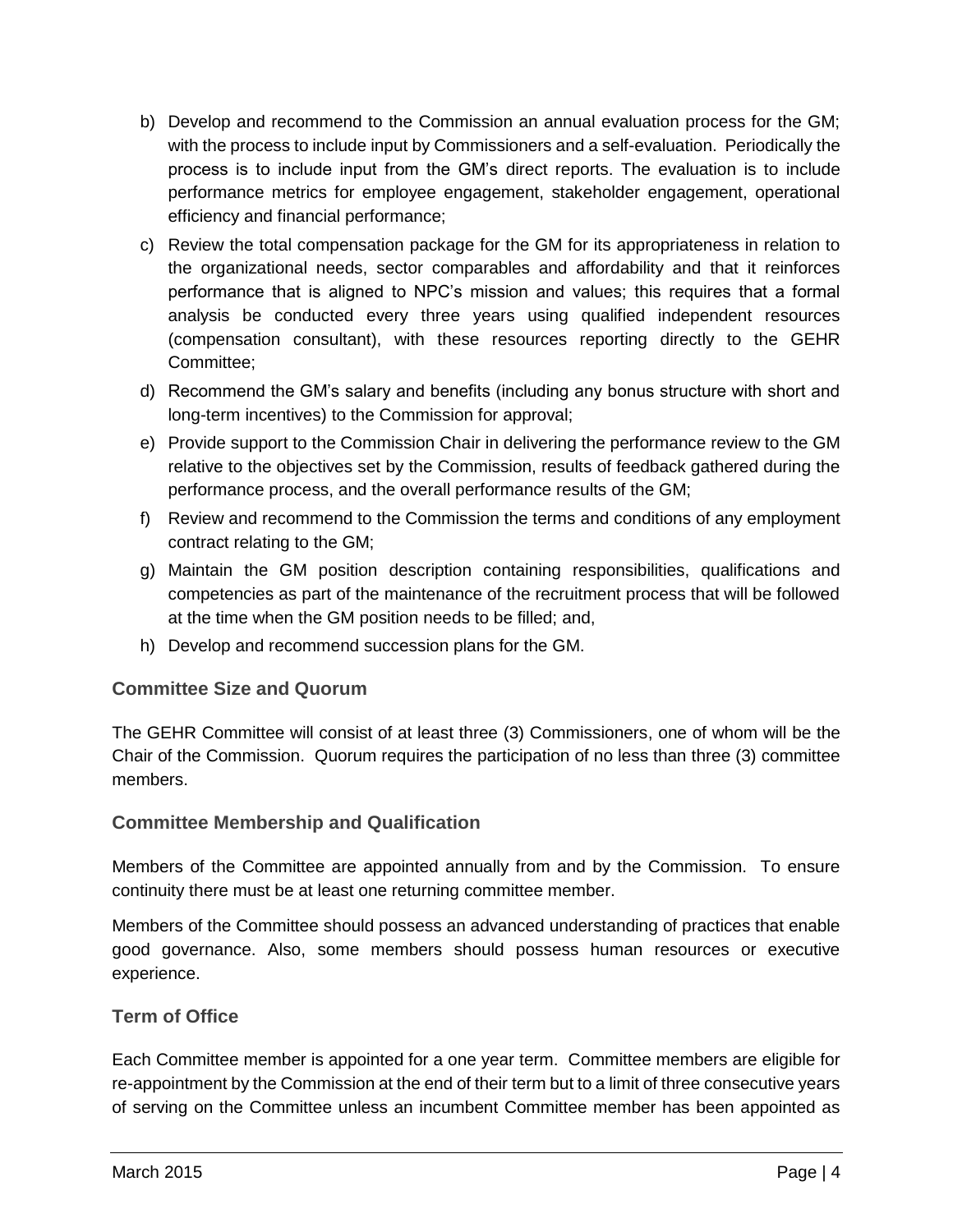Chair of the Committee then they can serve for five consecutive years. However there is no term limit for the Commission Chair on the committee.

#### **Selection of the Chair**

The Chair of the Committee will be recommended by the Chair of the Commission for consideration and approval by the Commission.

#### **Resources to the Committee**

The following are resources to the Committee as and when required by the Committee:

- General Manager
- Senior Director, Corporate Services
- Director, Human Resources
- Other Management, as needed
- Outside advisors, as needed (e.g. legal counsel, consultants)

#### **Frequency and Timing of Meetings**

The Committee shall meet as required, but not less frequently than four times each year. The Committee shall determine its own procedures for the conduct of meetings. Where the Chair of the Committee is absent from a properly called meeting, the Commissioners in attendance, assuming quorum, will identify amongst themselves one of them to chair the meeting.

The Committee's annual timetable of tasks is attached as an appendix to the Terms of Reference. The timing of these tasks may be amended to better suit the availability of information or current priorities.

There are some topic items that require the Committee to meet in camera (i.e. without executive present).

#### **Authority**

The Committee conducts its responsibilities on behalf of the Commission and makes recommendations to the Commission on policies and matters in the areas of its assigned responsibilities.

The Committee will carry out the work outlined in these terms of reference and will make recommendations to the Commission regarding approval of expenditures as detailed in the Commission approved work plan and budget. Where funding is needed for a project and budget was not included in the current year financial plan, a request will be forwarded to the Commission for approval except when dealing with breaches of the code as noted above.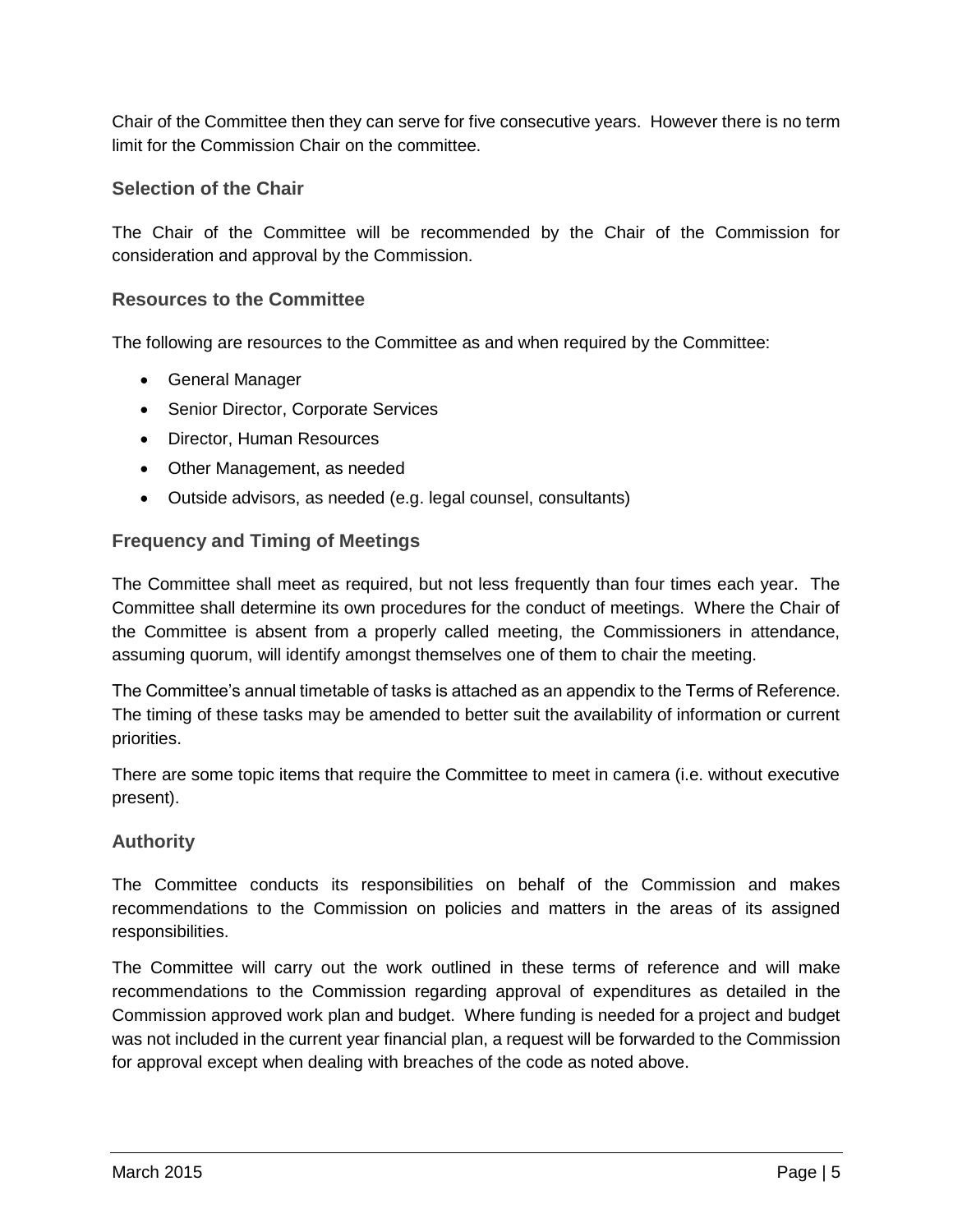# **Reporting**

The Committee reports directly to the Commission. Following a meeting of the Committee, minutes will be prepared and presented in draft format at the next meeting. Any recommendations of the Committee requiring endorsement by the Commission will be brought forward to the next meeting of the Commission.

The Committee Chair may provide an oral report to the Commission on matters not yet recorded in the minutes. All Committee minutes and reports are available to all Commissioners via the Leading Boards web portal.

## **Review of the Committee Terms of Reference**

The Committee will review its Terms of Reference annually and submit recommendations for changes to the Commission.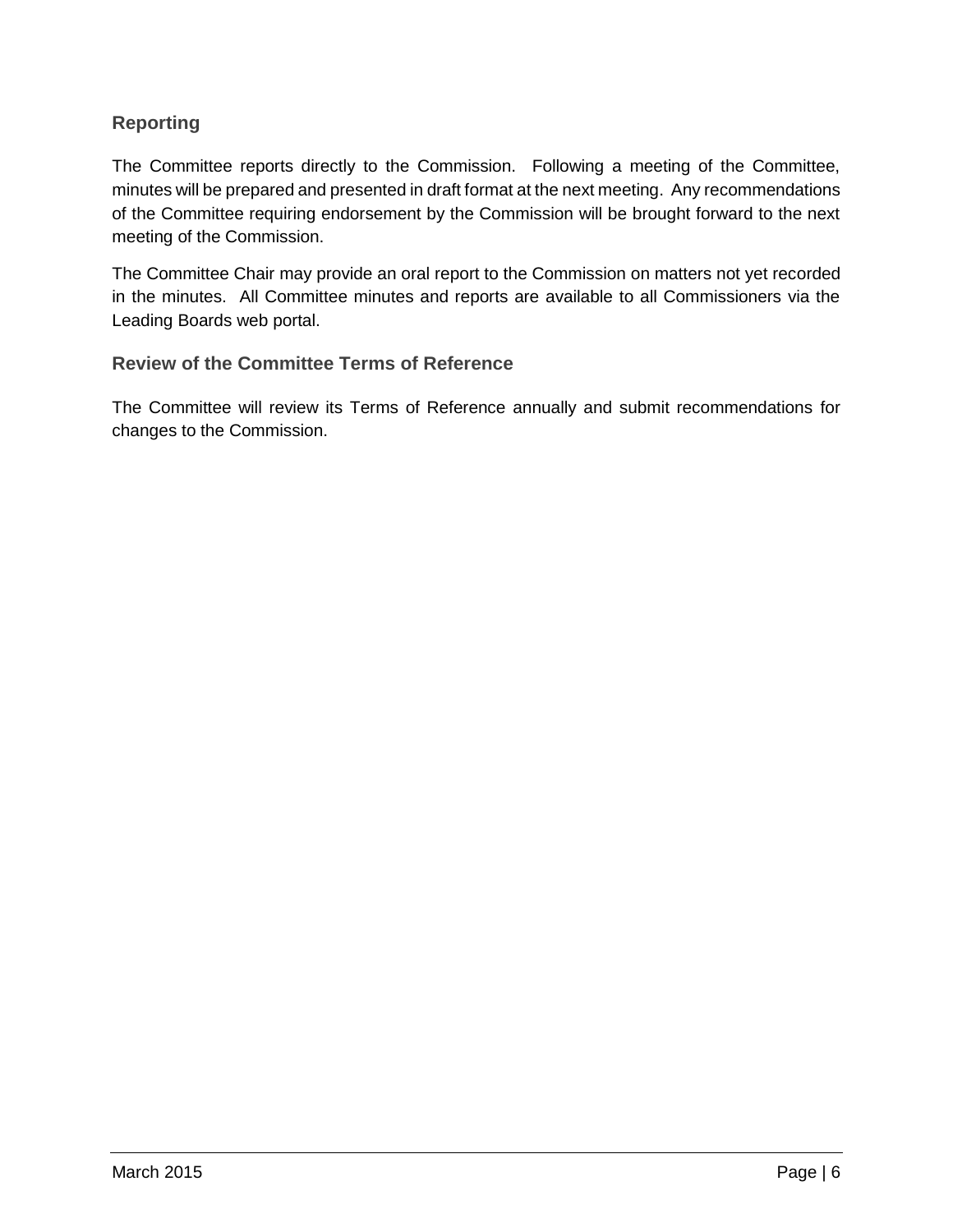# **Annual Calendar of Committee's Tasks**

The Committee deals with these tasks on a periodic basis:

## **Ethical Conduct**

 Review management report on certification of adherence to code of conduct by employees. Review nature of breaches (if any) and consider implications to policy, processes (quarterly)

#### **Human Resources**

- Receive/review negotiating principles and monitor progress on collective bargaining
- Review total compensation package for GM in relation to the industry (every three years)
- Receive from the GM changes to the executive management team structure (as occurs)
- Receive from the GM outline of persons being appointed to executive management team (as occurs)
- Review organizational structure changes (as occurs)
- Understand contracts for GM's direct reports (as occurs)
- Update GM position description (every two years)
- Update the recruitment process (every two years) to be followed when need to search for GM occurs
- Receive, review report on employee satisfaction
- Review Commission Governing Policies (every 2 years)

The following tasks are undertaken as required:

**Quarter 1 (April to June)** 

#### **General**

- Identify training needed for committee members
- Update mandate of the Committee and review updated terms of reference for each Commission Committee (after each committee has completed its update).
- List of donations made by NPC for previous calendar year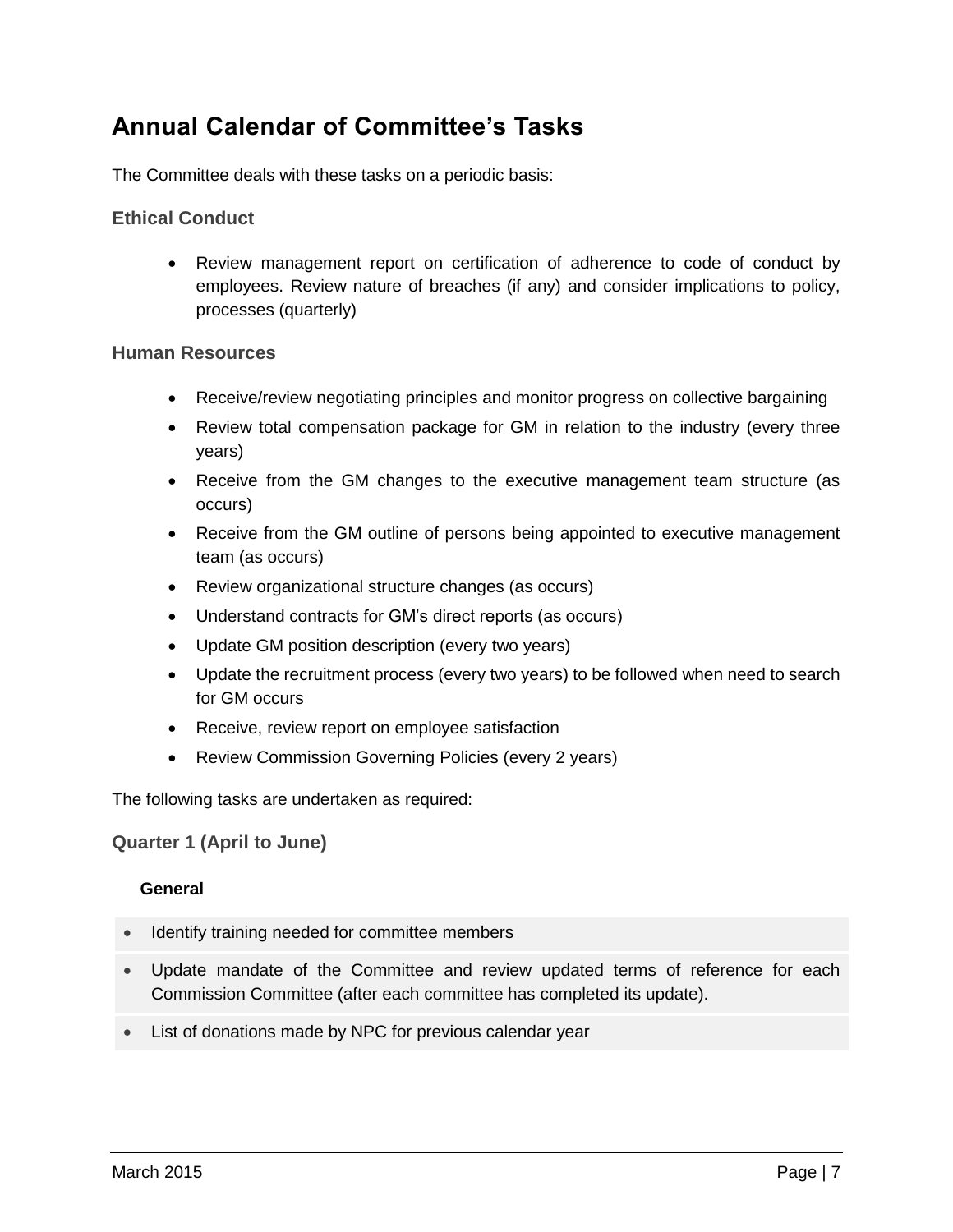#### **Governance**

- Review, discuss recent trends in governance and consider implications
- Identify governance practices needing improvement for efficiency, transparency, regulations, gov't directives; develop recommendations
- Review self-assessments results of Commission Committees and Commission and recommend action plan to achieve improvement
- Review management report on handling of requests under FOI
- Review Annual Report Prior to submission

#### **Human Resources**

 Understand General Manager (GM) direct report positions, persons in positions, GM's succession plans for direct reports

#### **Quarter 2 (July to September)**

#### **Governance**

- Update job description: for Commissioner and Chair
- Review the Commissioner orientation process and Orientation Manual
- Provide compliance report on NPC legislative filing requirements from previous year

#### **Human Resources**

Develop/Review succession plan for GM, review with Commission

#### **Quarter 3 (October to December)**

#### **Governance**

Review governing policy framework for sufficiency and currency

#### **Ethical Conduct**

Update Code of Conduct/Disclosure procedures